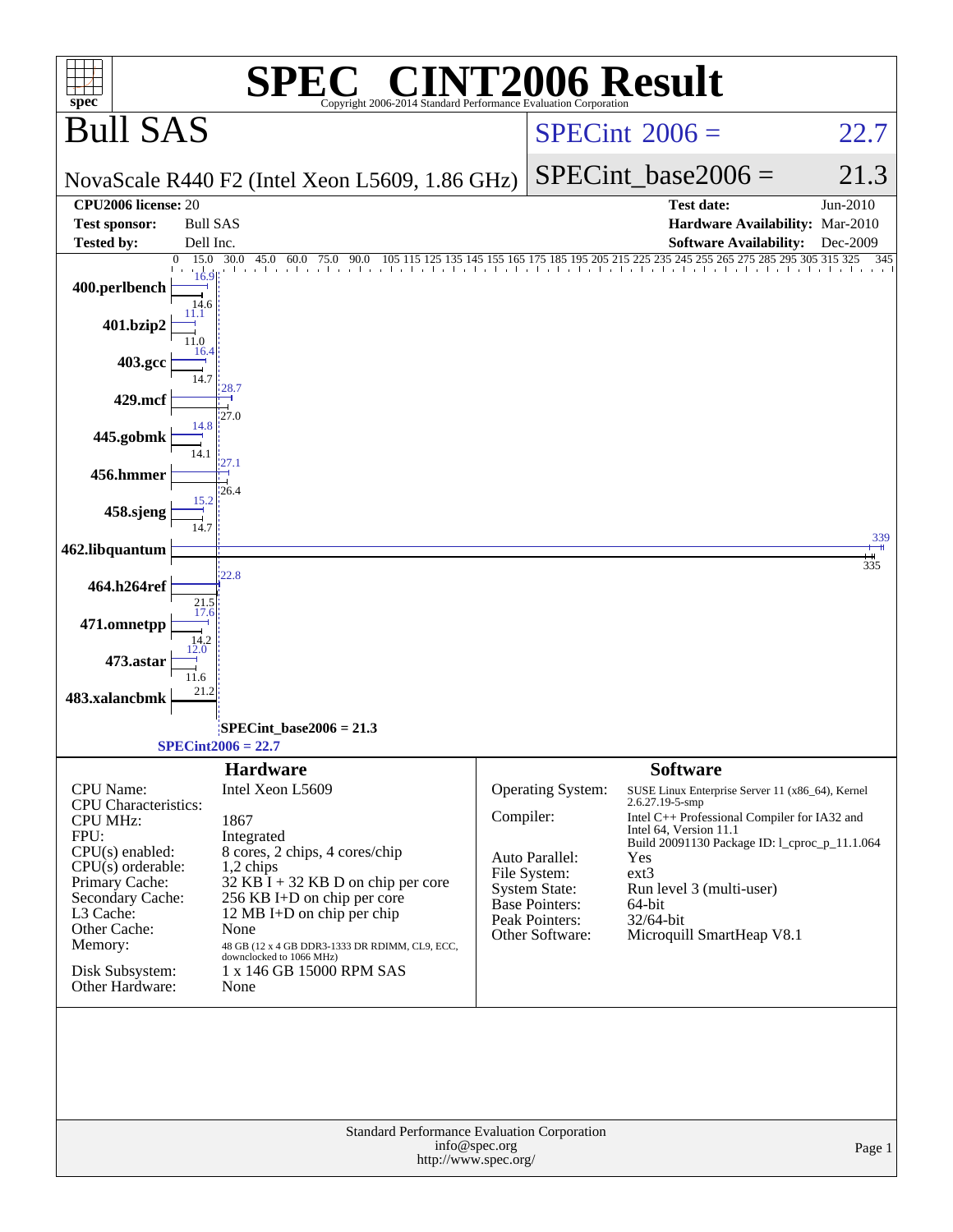

# **[SPEC CINT2006 Result](http://www.spec.org/auto/cpu2006/Docs/result-fields.html#SPECCINT2006Result)**

# Bull SAS

### $SPECint2006 = 22.7$  $SPECint2006 = 22.7$

NovaScale R440 F2 (Intel Xeon L5609, 1.86 GHz)

SPECint base2006 =  $21.3$ 

**[CPU2006 license:](http://www.spec.org/auto/cpu2006/Docs/result-fields.html#CPU2006license)** 20 **[Test date:](http://www.spec.org/auto/cpu2006/Docs/result-fields.html#Testdate)** Jun-2010

**[Test sponsor:](http://www.spec.org/auto/cpu2006/Docs/result-fields.html#Testsponsor)** Bull SAS **[Hardware Availability:](http://www.spec.org/auto/cpu2006/Docs/result-fields.html#HardwareAvailability)** Mar-2010 **[Tested by:](http://www.spec.org/auto/cpu2006/Docs/result-fields.html#Testedby)** Dell Inc. **[Software Availability:](http://www.spec.org/auto/cpu2006/Docs/result-fields.html#SoftwareAvailability)** Dec-2009

### **[Results Table](http://www.spec.org/auto/cpu2006/Docs/result-fields.html#ResultsTable)**

|                    |                |             |                | <b>Base</b> |                |       |                |              | <b>Peak</b>    |              |                |              |
|--------------------|----------------|-------------|----------------|-------------|----------------|-------|----------------|--------------|----------------|--------------|----------------|--------------|
| <b>Benchmark</b>   | <b>Seconds</b> | Ratio       | <b>Seconds</b> | Ratio       | <b>Seconds</b> | Ratio | <b>Seconds</b> | <b>Ratio</b> | <b>Seconds</b> | <b>Ratio</b> | <b>Seconds</b> | <b>Ratio</b> |
| 400.perlbench      | 674            | 14.5        | 668            | 14.6        | 668            | 14.6  | 579            | 16.9         | 577            | 16.9         | 578            | 16.9         |
| 401.bzip2          | 875            | <b>11.0</b> | 877            | 11.0        | 874            | 11.0  | 874            | 11.0         | 871            | 11.1         | 871            | <b>11.1</b>  |
| $403.\mathrm{gcc}$ | 545            | 14.8        | 547            | 14.7        | 546            | 14.7  | 493            | 16.3         | 492            | 16.4         | 491            | 16.4         |
| $429$ .mcf         | 337            | 27.1        | 337            | 27.0        | 337            | 27.0  | 316            | 28.8         | 318            | 28.7         | 319            | 28.6         |
| $445$ .gobmk       | 745            | 14.1        | 746            | 14.1        | 747            | 14.0  | 708            | 14.8         | 710            | 14.8         | 710            | <u>14.8</u>  |
| $456.$ hmmer       | 353            | 26.4        | 353            | 26.4        | 355            | 26.3  | 344            | 27.1         | 344            | 27.1         | 344            | 27.1         |
| $458$ .sjeng       | 826            | 14.6        | 825            | 14.7        | 825            | 14.7  | 796            | 15.2         | 795            | 15.2         | <u>796</u>     | 15.2         |
| 462.libquantum     | 62.4           | 332         | 61.8           | 335         | 61.6           | 336   | 61.0           | <u>339</u>   | 60.8           | 341          | 62.0           | 334          |
| 464.h264ref        | 1039           | 21.3        | 1028           | 21.5        | 1021           | 21.7  | 974            | 22.7         | 972            | 22.8         | 972            | 22.8         |
| 471.omnetpp        | 439            | 14.2        | 439            | 14.2        | 439            | 14.2  | 356            | 17.6         | 355            | 17.6         | 355            | 17.6         |
| $473$ . astar      | 608            | 11.5        | 607            | 11.6        | 606            | 11.6  | 585            | 12.0         | 583            | <u>12.0</u>  | 581            | 12.1         |
| 483.xalancbmk      | 325            | 21.2        | 325            | 21.2        | 322            | 21.4  | 325            | 21.2         | <u>325</u>     | <u>21.2</u>  | 322            | 21.4         |

Results appear in the [order in which they were run.](http://www.spec.org/auto/cpu2006/Docs/result-fields.html#RunOrder) Bold underlined text [indicates a median measurement.](http://www.spec.org/auto/cpu2006/Docs/result-fields.html#Median)

### **[Operating System Notes](http://www.spec.org/auto/cpu2006/Docs/result-fields.html#OperatingSystemNotes)**

'ulimit -s unlimited' was used to set the stacksize to unlimited prior to run

### **[Platform Notes](http://www.spec.org/auto/cpu2006/Docs/result-fields.html#PlatformNotes)**

 BIOS Settings: Power Management = Maximum Performance (Default = Active Power Controller) Data Reuse = Disabled (Default = Enabled)

### **[General Notes](http://www.spec.org/auto/cpu2006/Docs/result-fields.html#GeneralNotes)**

 Binaries were compiled on SLES 10 with Binutils 2.18.50.0.7.20080502 OMP\_NUM\_THREADS set to number of cores KMP\_AFFINITY set to granularity=fine,scatter The Dell PowerEdge R610 and the Bull NovaScale R440 F2 models are electronically equivalent. The results have been measured on a Dell PowerEdge R610 model.

## **[Base Compiler Invocation](http://www.spec.org/auto/cpu2006/Docs/result-fields.html#BaseCompilerInvocation)**

[C benchmarks](http://www.spec.org/auto/cpu2006/Docs/result-fields.html#Cbenchmarks): [icc -m64](http://www.spec.org/cpu2006/results/res2010q3/cpu2006-20100706-12242.flags.html#user_CCbase_intel_icc_64bit_f346026e86af2a669e726fe758c88044)

[C++ benchmarks:](http://www.spec.org/auto/cpu2006/Docs/result-fields.html#CXXbenchmarks) [icpc -m64](http://www.spec.org/cpu2006/results/res2010q3/cpu2006-20100706-12242.flags.html#user_CXXbase_intel_icpc_64bit_fc66a5337ce925472a5c54ad6a0de310)

> Standard Performance Evaluation Corporation [info@spec.org](mailto:info@spec.org) <http://www.spec.org/>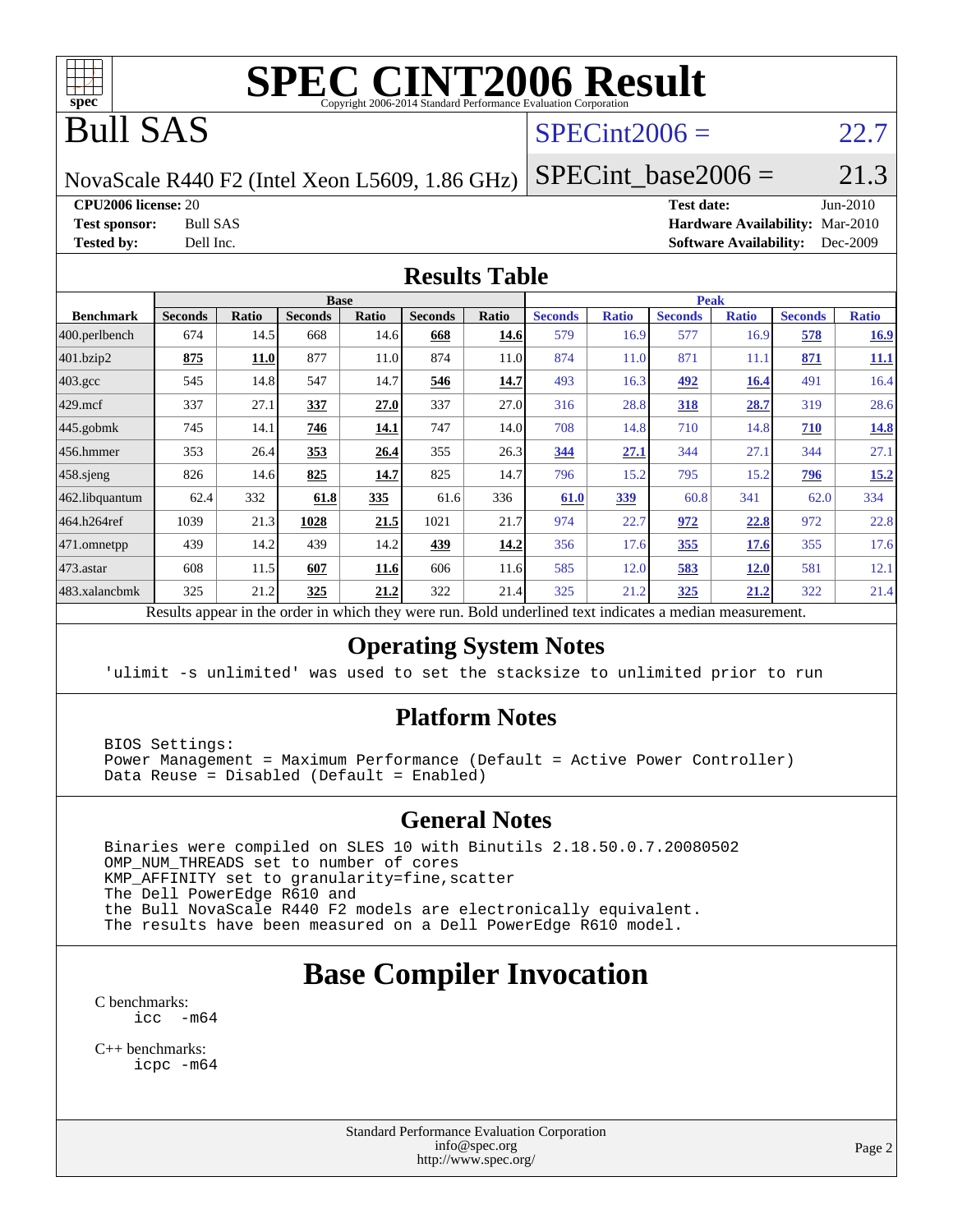

# **[SPEC CINT2006 Result](http://www.spec.org/auto/cpu2006/Docs/result-fields.html#SPECCINT2006Result)**

Bull SAS

 $SPECint2006 = 22.7$  $SPECint2006 = 22.7$ 

NovaScale R440 F2 (Intel Xeon L5609, 1.86 GHz)

SPECint base2006 =  $21.3$ 

**[CPU2006 license:](http://www.spec.org/auto/cpu2006/Docs/result-fields.html#CPU2006license)** 20 **[Test date:](http://www.spec.org/auto/cpu2006/Docs/result-fields.html#Testdate)** Jun-2010 **[Test sponsor:](http://www.spec.org/auto/cpu2006/Docs/result-fields.html#Testsponsor)** Bull SAS **[Hardware Availability:](http://www.spec.org/auto/cpu2006/Docs/result-fields.html#HardwareAvailability)** Mar-2010 **[Tested by:](http://www.spec.org/auto/cpu2006/Docs/result-fields.html#Testedby)** Dell Inc. **[Software Availability:](http://www.spec.org/auto/cpu2006/Docs/result-fields.html#SoftwareAvailability)** Dec-2009

### **[Base Portability Flags](http://www.spec.org/auto/cpu2006/Docs/result-fields.html#BasePortabilityFlags)**

 400.perlbench: [-DSPEC\\_CPU\\_LP64](http://www.spec.org/cpu2006/results/res2010q3/cpu2006-20100706-12242.flags.html#b400.perlbench_basePORTABILITY_DSPEC_CPU_LP64) [-DSPEC\\_CPU\\_LINUX\\_X64](http://www.spec.org/cpu2006/results/res2010q3/cpu2006-20100706-12242.flags.html#b400.perlbench_baseCPORTABILITY_DSPEC_CPU_LINUX_X64) 401.bzip2: [-DSPEC\\_CPU\\_LP64](http://www.spec.org/cpu2006/results/res2010q3/cpu2006-20100706-12242.flags.html#suite_basePORTABILITY401_bzip2_DSPEC_CPU_LP64) 403.gcc: [-DSPEC\\_CPU\\_LP64](http://www.spec.org/cpu2006/results/res2010q3/cpu2006-20100706-12242.flags.html#suite_basePORTABILITY403_gcc_DSPEC_CPU_LP64) 429.mcf: [-DSPEC\\_CPU\\_LP64](http://www.spec.org/cpu2006/results/res2010q3/cpu2006-20100706-12242.flags.html#suite_basePORTABILITY429_mcf_DSPEC_CPU_LP64) 445.gobmk: [-DSPEC\\_CPU\\_LP64](http://www.spec.org/cpu2006/results/res2010q3/cpu2006-20100706-12242.flags.html#suite_basePORTABILITY445_gobmk_DSPEC_CPU_LP64) 456.hmmer: [-DSPEC\\_CPU\\_LP64](http://www.spec.org/cpu2006/results/res2010q3/cpu2006-20100706-12242.flags.html#suite_basePORTABILITY456_hmmer_DSPEC_CPU_LP64) 458.sjeng: [-DSPEC\\_CPU\\_LP64](http://www.spec.org/cpu2006/results/res2010q3/cpu2006-20100706-12242.flags.html#suite_basePORTABILITY458_sjeng_DSPEC_CPU_LP64) 462.libquantum: [-DSPEC\\_CPU\\_LP64](http://www.spec.org/cpu2006/results/res2010q3/cpu2006-20100706-12242.flags.html#suite_basePORTABILITY462_libquantum_DSPEC_CPU_LP64) [-DSPEC\\_CPU\\_LINUX](http://www.spec.org/cpu2006/results/res2010q3/cpu2006-20100706-12242.flags.html#b462.libquantum_baseCPORTABILITY_DSPEC_CPU_LINUX) 464.h264ref: [-DSPEC\\_CPU\\_LP64](http://www.spec.org/cpu2006/results/res2010q3/cpu2006-20100706-12242.flags.html#suite_basePORTABILITY464_h264ref_DSPEC_CPU_LP64) 471.omnetpp: [-DSPEC\\_CPU\\_LP64](http://www.spec.org/cpu2006/results/res2010q3/cpu2006-20100706-12242.flags.html#suite_basePORTABILITY471_omnetpp_DSPEC_CPU_LP64) 473.astar: [-DSPEC\\_CPU\\_LP64](http://www.spec.org/cpu2006/results/res2010q3/cpu2006-20100706-12242.flags.html#suite_basePORTABILITY473_astar_DSPEC_CPU_LP64) 483.xalancbmk: [-DSPEC\\_CPU\\_LP64](http://www.spec.org/cpu2006/results/res2010q3/cpu2006-20100706-12242.flags.html#suite_basePORTABILITY483_xalancbmk_DSPEC_CPU_LP64) [-DSPEC\\_CPU\\_LINUX](http://www.spec.org/cpu2006/results/res2010q3/cpu2006-20100706-12242.flags.html#b483.xalancbmk_baseCXXPORTABILITY_DSPEC_CPU_LINUX)

### **[Base Optimization Flags](http://www.spec.org/auto/cpu2006/Docs/result-fields.html#BaseOptimizationFlags)**

[C benchmarks](http://www.spec.org/auto/cpu2006/Docs/result-fields.html#Cbenchmarks):

[-xSSE4.2](http://www.spec.org/cpu2006/results/res2010q3/cpu2006-20100706-12242.flags.html#user_CCbase_f-xSSE42_f91528193cf0b216347adb8b939d4107) [-ipo](http://www.spec.org/cpu2006/results/res2010q3/cpu2006-20100706-12242.flags.html#user_CCbase_f-ipo) [-O3](http://www.spec.org/cpu2006/results/res2010q3/cpu2006-20100706-12242.flags.html#user_CCbase_f-O3) [-no-prec-div](http://www.spec.org/cpu2006/results/res2010q3/cpu2006-20100706-12242.flags.html#user_CCbase_f-no-prec-div) [-static](http://www.spec.org/cpu2006/results/res2010q3/cpu2006-20100706-12242.flags.html#user_CCbase_f-static) [-parallel](http://www.spec.org/cpu2006/results/res2010q3/cpu2006-20100706-12242.flags.html#user_CCbase_f-parallel) [-opt-prefetch](http://www.spec.org/cpu2006/results/res2010q3/cpu2006-20100706-12242.flags.html#user_CCbase_f-opt-prefetch)

[C++ benchmarks:](http://www.spec.org/auto/cpu2006/Docs/result-fields.html#CXXbenchmarks)

[-xSSE4.2](http://www.spec.org/cpu2006/results/res2010q3/cpu2006-20100706-12242.flags.html#user_CXXbase_f-xSSE42_f91528193cf0b216347adb8b939d4107) [-ipo](http://www.spec.org/cpu2006/results/res2010q3/cpu2006-20100706-12242.flags.html#user_CXXbase_f-ipo) [-O3](http://www.spec.org/cpu2006/results/res2010q3/cpu2006-20100706-12242.flags.html#user_CXXbase_f-O3) [-no-prec-div](http://www.spec.org/cpu2006/results/res2010q3/cpu2006-20100706-12242.flags.html#user_CXXbase_f-no-prec-div) [-opt-prefetch](http://www.spec.org/cpu2006/results/res2010q3/cpu2006-20100706-12242.flags.html#user_CXXbase_f-opt-prefetch) [-Wl,-z,muldefs](http://www.spec.org/cpu2006/results/res2010q3/cpu2006-20100706-12242.flags.html#user_CXXbase_link_force_multiple1_74079c344b956b9658436fd1b6dd3a8a) [-L/home/cmplr/usr3/alrahate/cpu2006.1.1.ic11.1/libic11.1-64bit -lsmartheap64](http://www.spec.org/cpu2006/results/res2010q3/cpu2006-20100706-12242.flags.html#user_CXXbase_SmartHeap64_e2306cda84805d1ab360117a79ff779c)

### **[Base Other Flags](http://www.spec.org/auto/cpu2006/Docs/result-fields.html#BaseOtherFlags)**

[C benchmarks](http://www.spec.org/auto/cpu2006/Docs/result-fields.html#Cbenchmarks):

403.gcc: [-Dalloca=\\_alloca](http://www.spec.org/cpu2006/results/res2010q3/cpu2006-20100706-12242.flags.html#b403.gcc_baseEXTRA_CFLAGS_Dalloca_be3056838c12de2578596ca5467af7f3)

## **[Peak Compiler Invocation](http://www.spec.org/auto/cpu2006/Docs/result-fields.html#PeakCompilerInvocation)**

[C benchmarks \(except as noted below\)](http://www.spec.org/auto/cpu2006/Docs/result-fields.html#Cbenchmarksexceptasnotedbelow):

icc  $-m64$ 

400.perlbench: [icc -m32](http://www.spec.org/cpu2006/results/res2010q3/cpu2006-20100706-12242.flags.html#user_peakCCLD400_perlbench_intel_icc_32bit_a6a621f8d50482236b970c6ac5f55f93)

429.mcf: [icc -m32](http://www.spec.org/cpu2006/results/res2010q3/cpu2006-20100706-12242.flags.html#user_peakCCLD429_mcf_intel_icc_32bit_a6a621f8d50482236b970c6ac5f55f93)

445.gobmk: [icc -m32](http://www.spec.org/cpu2006/results/res2010q3/cpu2006-20100706-12242.flags.html#user_peakCCLD445_gobmk_intel_icc_32bit_a6a621f8d50482236b970c6ac5f55f93)

464.h264ref: [icc -m32](http://www.spec.org/cpu2006/results/res2010q3/cpu2006-20100706-12242.flags.html#user_peakCCLD464_h264ref_intel_icc_32bit_a6a621f8d50482236b970c6ac5f55f93)

[C++ benchmarks \(except as noted below\):](http://www.spec.org/auto/cpu2006/Docs/result-fields.html#CXXbenchmarksexceptasnotedbelow) [icpc -m64](http://www.spec.org/cpu2006/results/res2010q3/cpu2006-20100706-12242.flags.html#user_CXXpeak_intel_icpc_64bit_fc66a5337ce925472a5c54ad6a0de310)

Continued on next page

Standard Performance Evaluation Corporation [info@spec.org](mailto:info@spec.org) <http://www.spec.org/>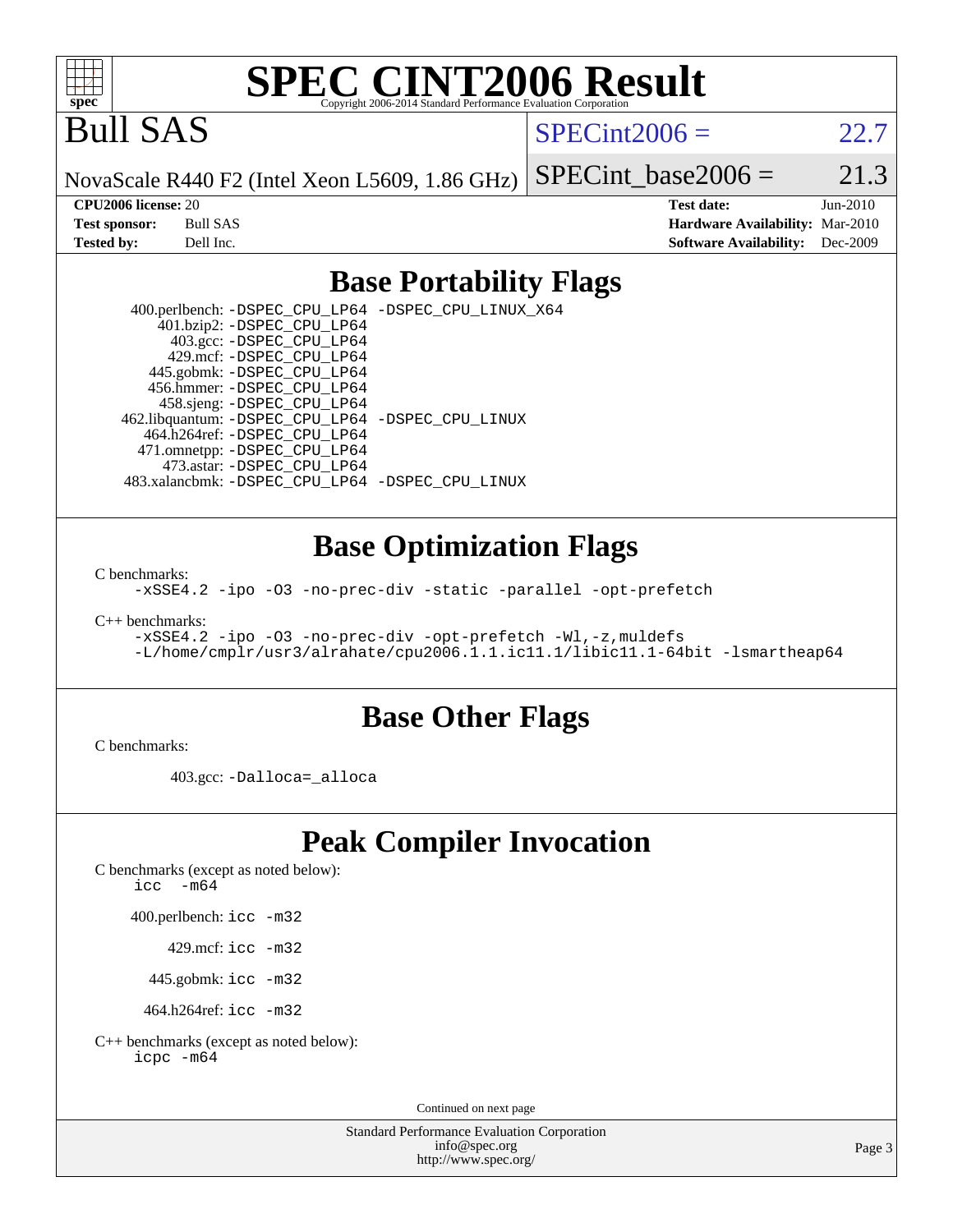

# **[SPEC CINT2006 Result](http://www.spec.org/auto/cpu2006/Docs/result-fields.html#SPECCINT2006Result)**

Bull SAS

 $SPECint2006 = 22.7$  $SPECint2006 = 22.7$ 

NovaScale R440 F2 (Intel Xeon L5609, 1.86 GHz) SPECint base2006 =  $21.3$ 

**[CPU2006 license:](http://www.spec.org/auto/cpu2006/Docs/result-fields.html#CPU2006license)** 20 **[Test date:](http://www.spec.org/auto/cpu2006/Docs/result-fields.html#Testdate)** Jun-2010 **[Test sponsor:](http://www.spec.org/auto/cpu2006/Docs/result-fields.html#Testsponsor)** Bull SAS **[Hardware Availability:](http://www.spec.org/auto/cpu2006/Docs/result-fields.html#HardwareAvailability)** Mar-2010 **[Tested by:](http://www.spec.org/auto/cpu2006/Docs/result-fields.html#Testedby)** Dell Inc. **[Software Availability:](http://www.spec.org/auto/cpu2006/Docs/result-fields.html#SoftwareAvailability)** Dec-2009

# **[Peak Compiler Invocation \(Continued\)](http://www.spec.org/auto/cpu2006/Docs/result-fields.html#PeakCompilerInvocation)**

471.omnetpp: [icpc -m32](http://www.spec.org/cpu2006/results/res2010q3/cpu2006-20100706-12242.flags.html#user_peakCXXLD471_omnetpp_intel_icpc_32bit_4e5a5ef1a53fd332b3c49e69c3330699)

### **[Peak Portability Flags](http://www.spec.org/auto/cpu2006/Docs/result-fields.html#PeakPortabilityFlags)**

400.perlbench: [-DSPEC\\_CPU\\_LINUX\\_IA32](http://www.spec.org/cpu2006/results/res2010q3/cpu2006-20100706-12242.flags.html#b400.perlbench_peakCPORTABILITY_DSPEC_CPU_LINUX_IA32)

 401.bzip2: [-DSPEC\\_CPU\\_LP64](http://www.spec.org/cpu2006/results/res2010q3/cpu2006-20100706-12242.flags.html#suite_peakPORTABILITY401_bzip2_DSPEC_CPU_LP64) 403.gcc: [-DSPEC\\_CPU\\_LP64](http://www.spec.org/cpu2006/results/res2010q3/cpu2006-20100706-12242.flags.html#suite_peakPORTABILITY403_gcc_DSPEC_CPU_LP64) 456.hmmer: [-DSPEC\\_CPU\\_LP64](http://www.spec.org/cpu2006/results/res2010q3/cpu2006-20100706-12242.flags.html#suite_peakPORTABILITY456_hmmer_DSPEC_CPU_LP64) 458.sjeng: [-DSPEC\\_CPU\\_LP64](http://www.spec.org/cpu2006/results/res2010q3/cpu2006-20100706-12242.flags.html#suite_peakPORTABILITY458_sjeng_DSPEC_CPU_LP64) 462.libquantum: [-DSPEC\\_CPU\\_LP64](http://www.spec.org/cpu2006/results/res2010q3/cpu2006-20100706-12242.flags.html#suite_peakPORTABILITY462_libquantum_DSPEC_CPU_LP64) [-DSPEC\\_CPU\\_LINUX](http://www.spec.org/cpu2006/results/res2010q3/cpu2006-20100706-12242.flags.html#b462.libquantum_peakCPORTABILITY_DSPEC_CPU_LINUX) 473.astar: [-DSPEC\\_CPU\\_LP64](http://www.spec.org/cpu2006/results/res2010q3/cpu2006-20100706-12242.flags.html#suite_peakPORTABILITY473_astar_DSPEC_CPU_LP64) 483.xalancbmk: [-DSPEC\\_CPU\\_LP64](http://www.spec.org/cpu2006/results/res2010q3/cpu2006-20100706-12242.flags.html#suite_peakPORTABILITY483_xalancbmk_DSPEC_CPU_LP64) [-DSPEC\\_CPU\\_LINUX](http://www.spec.org/cpu2006/results/res2010q3/cpu2006-20100706-12242.flags.html#b483.xalancbmk_peakCXXPORTABILITY_DSPEC_CPU_LINUX)

## **[Peak Optimization Flags](http://www.spec.org/auto/cpu2006/Docs/result-fields.html#PeakOptimizationFlags)**

[C benchmarks](http://www.spec.org/auto/cpu2006/Docs/result-fields.html#Cbenchmarks):

 400.perlbench: [-xSSE4.2](http://www.spec.org/cpu2006/results/res2010q3/cpu2006-20100706-12242.flags.html#user_peakPASS2_CFLAGSPASS2_LDCFLAGS400_perlbench_f-xSSE42_f91528193cf0b216347adb8b939d4107)(pass 2) [-prof-gen](http://www.spec.org/cpu2006/results/res2010q3/cpu2006-20100706-12242.flags.html#user_peakPASS1_CFLAGSPASS1_LDCFLAGS400_perlbench_prof_gen_e43856698f6ca7b7e442dfd80e94a8fc)(pass 1) [-ipo](http://www.spec.org/cpu2006/results/res2010q3/cpu2006-20100706-12242.flags.html#user_peakPASS2_CFLAGSPASS2_LDCFLAGS400_perlbench_f-ipo)(pass 2) [-O3](http://www.spec.org/cpu2006/results/res2010q3/cpu2006-20100706-12242.flags.html#user_peakPASS2_CFLAGSPASS2_LDCFLAGS400_perlbench_f-O3)(pass 2) [-no-prec-div](http://www.spec.org/cpu2006/results/res2010q3/cpu2006-20100706-12242.flags.html#user_peakPASS2_CFLAGSPASS2_LDCFLAGS400_perlbench_f-no-prec-div)(pass 2) [-static](http://www.spec.org/cpu2006/results/res2010q3/cpu2006-20100706-12242.flags.html#user_peakPASS2_CFLAGSPASS2_LDCFLAGS400_perlbench_f-static)(pass 2) [-prof-use](http://www.spec.org/cpu2006/results/res2010q3/cpu2006-20100706-12242.flags.html#user_peakPASS2_CFLAGSPASS2_LDCFLAGS400_perlbench_prof_use_bccf7792157ff70d64e32fe3e1250b55)(pass 2) [-ansi-alias](http://www.spec.org/cpu2006/results/res2010q3/cpu2006-20100706-12242.flags.html#user_peakCOPTIMIZE400_perlbench_f-ansi-alias) [-opt-prefetch](http://www.spec.org/cpu2006/results/res2010q3/cpu2006-20100706-12242.flags.html#user_peakCOPTIMIZE400_perlbench_f-opt-prefetch) 401.bzip2: [-xSSE4.2](http://www.spec.org/cpu2006/results/res2010q3/cpu2006-20100706-12242.flags.html#user_peakPASS2_CFLAGSPASS2_LDCFLAGS401_bzip2_f-xSSE42_f91528193cf0b216347adb8b939d4107)(pass 2) [-prof-gen](http://www.spec.org/cpu2006/results/res2010q3/cpu2006-20100706-12242.flags.html#user_peakPASS1_CFLAGSPASS1_LDCFLAGS401_bzip2_prof_gen_e43856698f6ca7b7e442dfd80e94a8fc)(pass 1) [-ipo](http://www.spec.org/cpu2006/results/res2010q3/cpu2006-20100706-12242.flags.html#user_peakPASS2_CFLAGSPASS2_LDCFLAGS401_bzip2_f-ipo)(pass 2) [-O3](http://www.spec.org/cpu2006/results/res2010q3/cpu2006-20100706-12242.flags.html#user_peakPASS2_CFLAGSPASS2_LDCFLAGS401_bzip2_f-O3)(pass 2) [-no-prec-div](http://www.spec.org/cpu2006/results/res2010q3/cpu2006-20100706-12242.flags.html#user_peakCOPTIMIZEPASS2_CFLAGSPASS2_LDCFLAGS401_bzip2_f-no-prec-div) [-static](http://www.spec.org/cpu2006/results/res2010q3/cpu2006-20100706-12242.flags.html#user_peakPASS2_CFLAGSPASS2_LDCFLAGS401_bzip2_f-static)(pass 2) [-prof-use](http://www.spec.org/cpu2006/results/res2010q3/cpu2006-20100706-12242.flags.html#user_peakPASS2_CFLAGSPASS2_LDCFLAGS401_bzip2_prof_use_bccf7792157ff70d64e32fe3e1250b55)(pass 2) [-auto-ilp32](http://www.spec.org/cpu2006/results/res2010q3/cpu2006-20100706-12242.flags.html#user_peakCOPTIMIZE401_bzip2_f-auto-ilp32) [-opt-prefetch](http://www.spec.org/cpu2006/results/res2010q3/cpu2006-20100706-12242.flags.html#user_peakCOPTIMIZE401_bzip2_f-opt-prefetch) [-ansi-alias](http://www.spec.org/cpu2006/results/res2010q3/cpu2006-20100706-12242.flags.html#user_peakCOPTIMIZE401_bzip2_f-ansi-alias) 403.gcc: [-xSSE4.2](http://www.spec.org/cpu2006/results/res2010q3/cpu2006-20100706-12242.flags.html#user_peakCOPTIMIZE403_gcc_f-xSSE42_f91528193cf0b216347adb8b939d4107) [-ipo](http://www.spec.org/cpu2006/results/res2010q3/cpu2006-20100706-12242.flags.html#user_peakCOPTIMIZE403_gcc_f-ipo) [-O3](http://www.spec.org/cpu2006/results/res2010q3/cpu2006-20100706-12242.flags.html#user_peakCOPTIMIZE403_gcc_f-O3) [-no-prec-div](http://www.spec.org/cpu2006/results/res2010q3/cpu2006-20100706-12242.flags.html#user_peakCOPTIMIZE403_gcc_f-no-prec-div) [-static](http://www.spec.org/cpu2006/results/res2010q3/cpu2006-20100706-12242.flags.html#user_peakCOPTIMIZE403_gcc_f-static) [-inline-calloc](http://www.spec.org/cpu2006/results/res2010q3/cpu2006-20100706-12242.flags.html#user_peakCOPTIMIZE403_gcc_f-inline-calloc) [-opt-malloc-options=3](http://www.spec.org/cpu2006/results/res2010q3/cpu2006-20100706-12242.flags.html#user_peakCOPTIMIZE403_gcc_f-opt-malloc-options_13ab9b803cf986b4ee62f0a5998c2238) [-auto-ilp32](http://www.spec.org/cpu2006/results/res2010q3/cpu2006-20100706-12242.flags.html#user_peakCOPTIMIZE403_gcc_f-auto-ilp32) 429.mcf: [-xSSE4.2](http://www.spec.org/cpu2006/results/res2010q3/cpu2006-20100706-12242.flags.html#user_peakCOPTIMIZE429_mcf_f-xSSE42_f91528193cf0b216347adb8b939d4107) [-ipo](http://www.spec.org/cpu2006/results/res2010q3/cpu2006-20100706-12242.flags.html#user_peakCOPTIMIZE429_mcf_f-ipo) [-O3](http://www.spec.org/cpu2006/results/res2010q3/cpu2006-20100706-12242.flags.html#user_peakCOPTIMIZE429_mcf_f-O3) [-no-prec-div](http://www.spec.org/cpu2006/results/res2010q3/cpu2006-20100706-12242.flags.html#user_peakCOPTIMIZE429_mcf_f-no-prec-div) [-static](http://www.spec.org/cpu2006/results/res2010q3/cpu2006-20100706-12242.flags.html#user_peakCOPTIMIZE429_mcf_f-static) [-opt-prefetch](http://www.spec.org/cpu2006/results/res2010q3/cpu2006-20100706-12242.flags.html#user_peakCOPTIMIZE429_mcf_f-opt-prefetch) 445.gobmk: [-xSSE4.2](http://www.spec.org/cpu2006/results/res2010q3/cpu2006-20100706-12242.flags.html#user_peakPASS2_CFLAGSPASS2_LDCFLAGS445_gobmk_f-xSSE42_f91528193cf0b216347adb8b939d4107)(pass 2) [-prof-gen](http://www.spec.org/cpu2006/results/res2010q3/cpu2006-20100706-12242.flags.html#user_peakPASS1_CFLAGSPASS1_LDCFLAGS445_gobmk_prof_gen_e43856698f6ca7b7e442dfd80e94a8fc)(pass 1) [-prof-use](http://www.spec.org/cpu2006/results/res2010q3/cpu2006-20100706-12242.flags.html#user_peakPASS2_CFLAGSPASS2_LDCFLAGS445_gobmk_prof_use_bccf7792157ff70d64e32fe3e1250b55)(pass 2) [-O2](http://www.spec.org/cpu2006/results/res2010q3/cpu2006-20100706-12242.flags.html#user_peakCOPTIMIZE445_gobmk_f-O2) [-ipo](http://www.spec.org/cpu2006/results/res2010q3/cpu2006-20100706-12242.flags.html#user_peakCOPTIMIZE445_gobmk_f-ipo) [-no-prec-div](http://www.spec.org/cpu2006/results/res2010q3/cpu2006-20100706-12242.flags.html#user_peakCOPTIMIZE445_gobmk_f-no-prec-div) [-ansi-alias](http://www.spec.org/cpu2006/results/res2010q3/cpu2006-20100706-12242.flags.html#user_peakCOPTIMIZE445_gobmk_f-ansi-alias) 456.hmmer: [-xSSE4.2](http://www.spec.org/cpu2006/results/res2010q3/cpu2006-20100706-12242.flags.html#user_peakCOPTIMIZE456_hmmer_f-xSSE42_f91528193cf0b216347adb8b939d4107) [-ipo](http://www.spec.org/cpu2006/results/res2010q3/cpu2006-20100706-12242.flags.html#user_peakCOPTIMIZE456_hmmer_f-ipo) [-O3](http://www.spec.org/cpu2006/results/res2010q3/cpu2006-20100706-12242.flags.html#user_peakCOPTIMIZE456_hmmer_f-O3) [-no-prec-div](http://www.spec.org/cpu2006/results/res2010q3/cpu2006-20100706-12242.flags.html#user_peakCOPTIMIZE456_hmmer_f-no-prec-div) [-static](http://www.spec.org/cpu2006/results/res2010q3/cpu2006-20100706-12242.flags.html#user_peakCOPTIMIZE456_hmmer_f-static) [-unroll2](http://www.spec.org/cpu2006/results/res2010q3/cpu2006-20100706-12242.flags.html#user_peakCOPTIMIZE456_hmmer_f-unroll_784dae83bebfb236979b41d2422d7ec2) [-ansi-alias](http://www.spec.org/cpu2006/results/res2010q3/cpu2006-20100706-12242.flags.html#user_peakCOPTIMIZE456_hmmer_f-ansi-alias) [-auto-ilp32](http://www.spec.org/cpu2006/results/res2010q3/cpu2006-20100706-12242.flags.html#user_peakCOPTIMIZE456_hmmer_f-auto-ilp32) 458.sjeng: [-xSSE4.2](http://www.spec.org/cpu2006/results/res2010q3/cpu2006-20100706-12242.flags.html#user_peakPASS2_CFLAGSPASS2_LDCFLAGS458_sjeng_f-xSSE42_f91528193cf0b216347adb8b939d4107)(pass 2) [-prof-gen](http://www.spec.org/cpu2006/results/res2010q3/cpu2006-20100706-12242.flags.html#user_peakPASS1_CFLAGSPASS1_LDCFLAGS458_sjeng_prof_gen_e43856698f6ca7b7e442dfd80e94a8fc)(pass 1) [-ipo](http://www.spec.org/cpu2006/results/res2010q3/cpu2006-20100706-12242.flags.html#user_peakPASS2_CFLAGSPASS2_LDCFLAGS458_sjeng_f-ipo)(pass 2) [-O3](http://www.spec.org/cpu2006/results/res2010q3/cpu2006-20100706-12242.flags.html#user_peakPASS2_CFLAGSPASS2_LDCFLAGS458_sjeng_f-O3)(pass 2) [-no-prec-div](http://www.spec.org/cpu2006/results/res2010q3/cpu2006-20100706-12242.flags.html#user_peakPASS2_CFLAGSPASS2_LDCFLAGS458_sjeng_f-no-prec-div)(pass 2) [-static](http://www.spec.org/cpu2006/results/res2010q3/cpu2006-20100706-12242.flags.html#user_peakPASS2_CFLAGSPASS2_LDCFLAGS458_sjeng_f-static)(pass 2) [-prof-use](http://www.spec.org/cpu2006/results/res2010q3/cpu2006-20100706-12242.flags.html#user_peakPASS2_CFLAGSPASS2_LDCFLAGS458_sjeng_prof_use_bccf7792157ff70d64e32fe3e1250b55)(pass 2) [-unroll4](http://www.spec.org/cpu2006/results/res2010q3/cpu2006-20100706-12242.flags.html#user_peakCOPTIMIZE458_sjeng_f-unroll_4e5e4ed65b7fd20bdcd365bec371b81f) 462.libquantum: [-xSSE4.2](http://www.spec.org/cpu2006/results/res2010q3/cpu2006-20100706-12242.flags.html#user_peakCOPTIMIZE462_libquantum_f-xSSE42_f91528193cf0b216347adb8b939d4107) [-ipo](http://www.spec.org/cpu2006/results/res2010q3/cpu2006-20100706-12242.flags.html#user_peakCOPTIMIZE462_libquantum_f-ipo) [-O3](http://www.spec.org/cpu2006/results/res2010q3/cpu2006-20100706-12242.flags.html#user_peakCOPTIMIZE462_libquantum_f-O3) [-no-prec-div](http://www.spec.org/cpu2006/results/res2010q3/cpu2006-20100706-12242.flags.html#user_peakCOPTIMIZE462_libquantum_f-no-prec-div) [-static](http://www.spec.org/cpu2006/results/res2010q3/cpu2006-20100706-12242.flags.html#user_peakCOPTIMIZE462_libquantum_f-static) [-parallel](http://www.spec.org/cpu2006/results/res2010q3/cpu2006-20100706-12242.flags.html#user_peakCOPTIMIZE462_libquantum_f-parallel) [-opt-prefetch](http://www.spec.org/cpu2006/results/res2010q3/cpu2006-20100706-12242.flags.html#user_peakCOPTIMIZE462_libquantum_f-opt-prefetch) [-par-schedule-static=32768](http://www.spec.org/cpu2006/results/res2010q3/cpu2006-20100706-12242.flags.html#user_peakCOPTIMIZE462_libquantum_f-par-schedule_9386bcd99ba64e99ee01d1aafefddd14) [-ansi-alias](http://www.spec.org/cpu2006/results/res2010q3/cpu2006-20100706-12242.flags.html#user_peakCOPTIMIZE462_libquantum_f-ansi-alias) 464.h264ref: [-xSSE4.2](http://www.spec.org/cpu2006/results/res2010q3/cpu2006-20100706-12242.flags.html#user_peakPASS2_CFLAGSPASS2_LDCFLAGS464_h264ref_f-xSSE42_f91528193cf0b216347adb8b939d4107)(pass 2) [-prof-gen](http://www.spec.org/cpu2006/results/res2010q3/cpu2006-20100706-12242.flags.html#user_peakPASS1_CFLAGSPASS1_LDCFLAGS464_h264ref_prof_gen_e43856698f6ca7b7e442dfd80e94a8fc)(pass 1) [-ipo](http://www.spec.org/cpu2006/results/res2010q3/cpu2006-20100706-12242.flags.html#user_peakPASS2_CFLAGSPASS2_LDCFLAGS464_h264ref_f-ipo)(pass 2) [-O3](http://www.spec.org/cpu2006/results/res2010q3/cpu2006-20100706-12242.flags.html#user_peakPASS2_CFLAGSPASS2_LDCFLAGS464_h264ref_f-O3)(pass 2) [-no-prec-div](http://www.spec.org/cpu2006/results/res2010q3/cpu2006-20100706-12242.flags.html#user_peakPASS2_CFLAGSPASS2_LDCFLAGS464_h264ref_f-no-prec-div)(pass 2) [-static](http://www.spec.org/cpu2006/results/res2010q3/cpu2006-20100706-12242.flags.html#user_peakPASS2_CFLAGSPASS2_LDCFLAGS464_h264ref_f-static)(pass 2) [-prof-use](http://www.spec.org/cpu2006/results/res2010q3/cpu2006-20100706-12242.flags.html#user_peakPASS2_CFLAGSPASS2_LDCFLAGS464_h264ref_prof_use_bccf7792157ff70d64e32fe3e1250b55)(pass 2) [-unroll2](http://www.spec.org/cpu2006/results/res2010q3/cpu2006-20100706-12242.flags.html#user_peakCOPTIMIZE464_h264ref_f-unroll_784dae83bebfb236979b41d2422d7ec2) [-ansi-alias](http://www.spec.org/cpu2006/results/res2010q3/cpu2006-20100706-12242.flags.html#user_peakCOPTIMIZE464_h264ref_f-ansi-alias)

Continued on next page

Standard Performance Evaluation Corporation [info@spec.org](mailto:info@spec.org) <http://www.spec.org/>